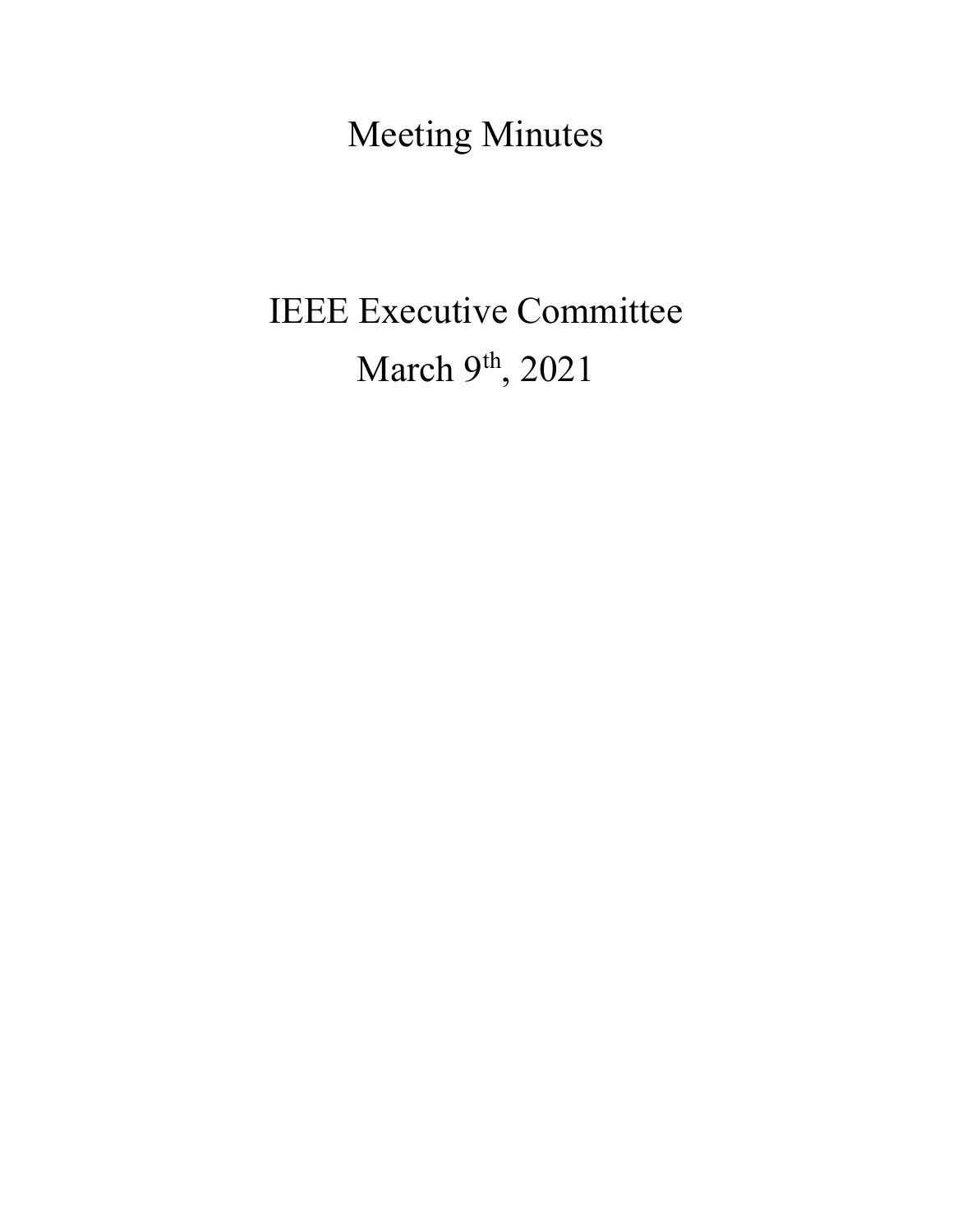

University of Saskatchewan IEEE Student Branch Meeting minutes for Mar 9, 2020 Page 2 of 5

# 1. CALL MEETING TO ORDER

Motion: Leo Second: Braeden

# 2. CALL FOR QUORUM

| <b>ABSENT</b> | <b>PRESENT</b>                               | <b>POSITION</b>                   | <b>MEMBER</b>                                            | <b>SIGNATURES</b> |
|---------------|----------------------------------------------|-----------------------------------|----------------------------------------------------------|-------------------|
|               | $\mathbf{x}$                                 | Chair*                            | Alexandria Shields<br>(Lexie)                            |                   |
|               | X                                            | Vice Chair*                       | Jonathan Tu                                              |                   |
|               | $\mathbf{x}$                                 | Finance Director*                 | Rafeh Khan                                               |                   |
| X             |                                              | Academic Director*                | Devin Ramaswami                                          |                   |
|               | $\boldsymbol{x}$                             | Social Director*                  | Leo Blocka                                               |                   |
| X             |                                              | <b>Public Relations Director*</b> | <b>Austin Grismer</b>                                    |                   |
|               | $\boldsymbol{x}$                             | McNaughton Director*              | Braeden Leisler                                          |                   |
|               |                                              | <b>Illumination Director*</b>     | N/A                                                      |                   |
|               | $\boldsymbol{x}$                             | Community Outreach Director*      | Nate Berzolla                                            |                   |
|               | X                                            | Grad. Banquet Director*           | <b>Riley Stevenson</b>                                   |                   |
|               |                                              | <b>Robotics Coordinator</b>       | N/A                                                      |                   |
|               | $\mathbf{x}$                                 | Discord Manager                   | Alex Bechtold                                            |                   |
|               | $\mathbf{x}$                                 | Grad. Student Rep.                | Logan Markewich                                          |                   |
| X<br>X<br>X   |                                              | Second Year Rep.                  | Gedeon Isezerano<br>Hasin Raihan<br>David John           |                   |
|               | $\mathbf{x}$<br>$\mathbf{x}$<br>$\mathbf{x}$ | Third Year Rep.                   | Alex Bechtold<br>Drew Johnston<br><b>Keaton Mollberg</b> |                   |
|               | $\boldsymbol{x}$<br>X                        | Fourth Year Rep.                  | Dayne Gawley<br>Dayton Haubrich                          |                   |

\* Indicates Officer positions entitled to vote and compose the "Executive Committee".

Executive Meetings are only to be attended by Executive members, the Class Representative Committee and any non-Executive individual(s) invited by the Branch Chair for official purposes (Constitution Article 9, Section 2).

Quorum for any Executive meeting is two-thirds of the Executive. No motions can be passed without quorum. With quorum, all motions may be passed by simple majority vote (Constitution Article 9, Section 4).

# 3. Accept meeting minutes from last meeting

Motion: Riley Result: Pass Against: 0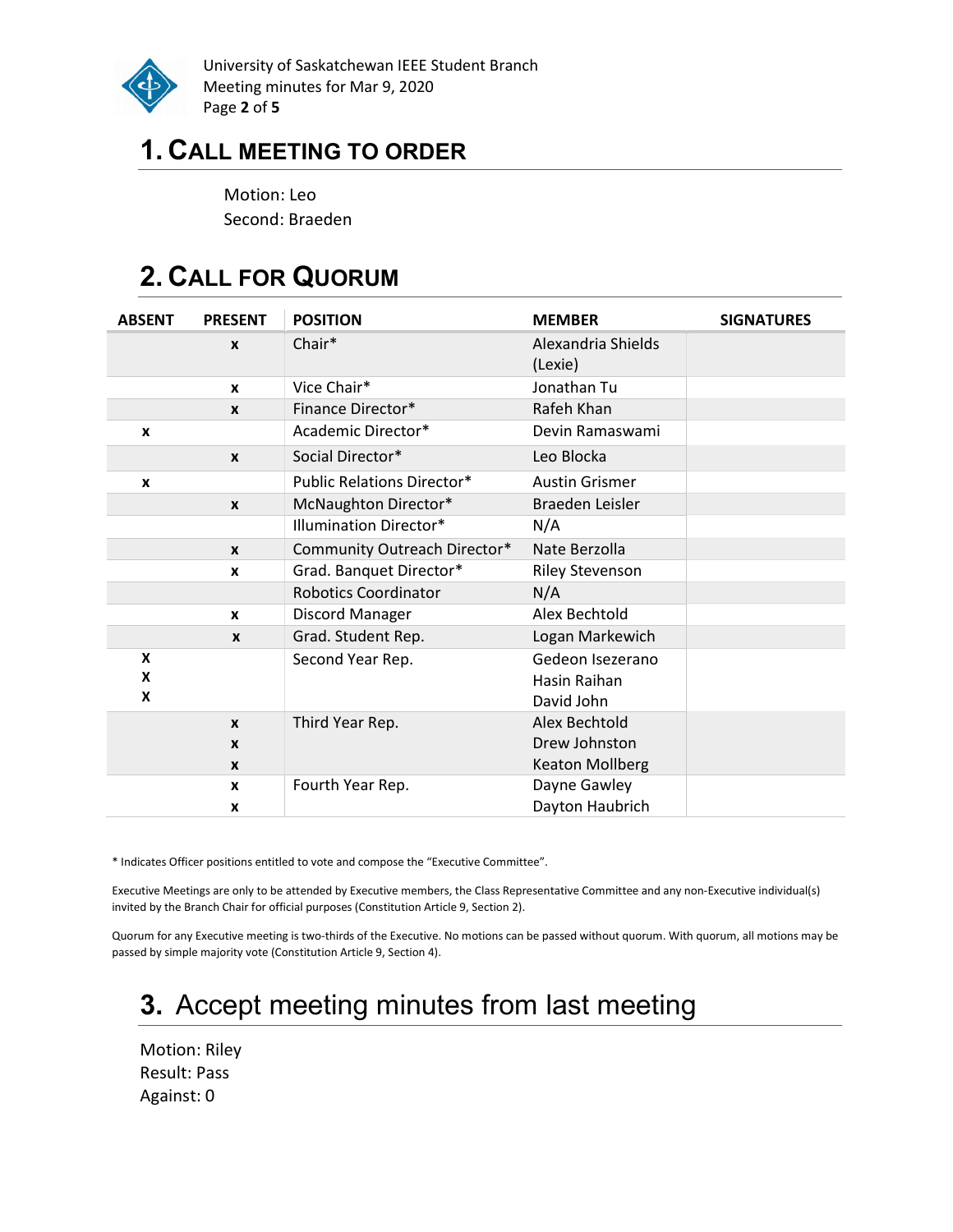

# 4. NEW BUSINESS

## 4.1. Executive Items

**Chair** 

- **Please finish your year end reports**
- **Jon recently did the student branch activities report**
- **Please send your proposals to update the IEEE bylaws**
- **Dayne has been working on some changes that will be discussed this Thursday**
- **Discipline night happened yesterday (Monday)**

## Vice Chair

■ Exams are uploaded to the IEEE website

## Financial Director

- Reimbursement to Raf for Minecraft competition prize of \$54.15
	- o Motion: Raf
	- o Result: Pass
	- o Against:0
	- o Abstain:2 (Raf, Leo)
	- o For: 4

## Academic Director

 $\blacksquare$ 

## Social Director

**Mario Kart 64 challenge, more info in community outreach** 

## Public Relations Director

■ Not Present

## McNaughton Director

■ Nothing to report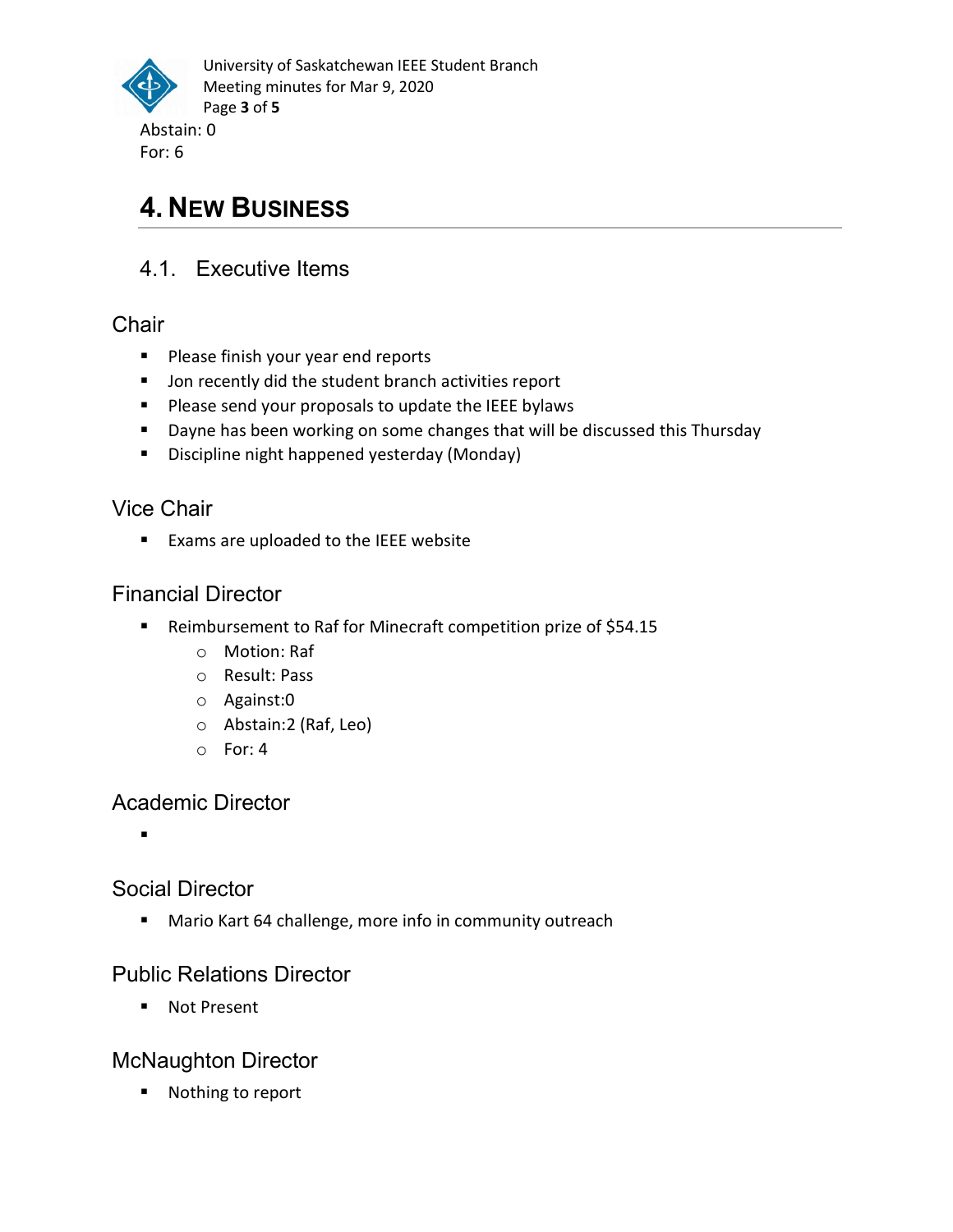

University of Saskatchewan IEEE Student Branch Meeting minutes for Mar 9, 2020 Page 4 of 5

- Illumination Director
	- **Speakers are lined up**

## Community Outreach Director

- **Still working on the Mario Kart competition (2 month timeframe)**
- Need to know what amount of money is okay for the prize

## Graduation Banquet Director

- **Emails have been sent out to request speakers for the banquet**
- **EXP** Creating the vtools signup and links to the meeting rooms
- Kahoot quiz game
- Will hear from Johanson, Lexie, profs, support engineers
- $\blacksquare$  March 27<sup>th</sup> 7pm

# SPECIAL COMMITTEE ITEMS

## Social Committee

Most likely won't have a movie night before the AGM

## Discord Manager

• Nothing to report

# STUDENT REPRESENTATIVE COMMITTEE ITEMS

## Graduate Student Representative

■ Nothing to Report.

## Second Year Representative

**Nothing to Report.** 

## Third Year Representative

■ Nothing to Report.

## Fourth Year Representative

■ Nothing to Report.